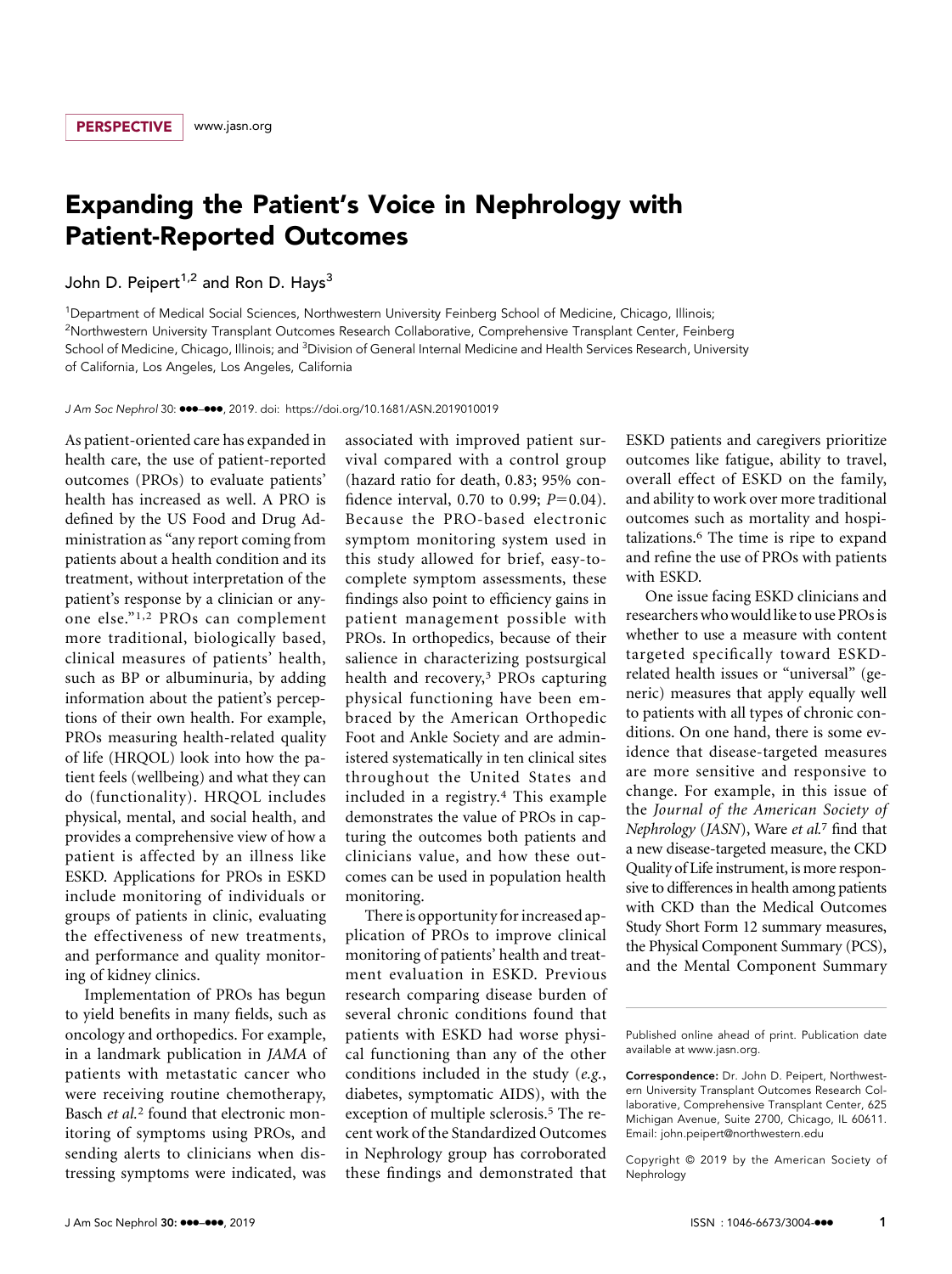(MCS). Yet, there are important benefits to using a generic measure as well. Among the most important of these benefits is the ability to establish a common metric for comparison of HRQOL and symptoms across multiple conditions, or to capture relevant aspects of HRQOL for patients with multiple chronic conditions, as is the case for the vast majority of patients with ESKD. Of course, one reasonable approach may be to include both generic and kidney-disease targeted scales in a single instrument. This is the approach taken by the widely used Kidney Disease Quality of Life (KDQOL) scales, which include Medical Outcomes Study Short Form 12 or 36 items, depending on the version of the KDQOL.8,9 Peipert et al., in this issue of JASN, advance the interpretability of the KDQOL-36 measure by providing normative values referenced to the national United States dialysis population, as well as support for a new, single-score composite using the KDQOL-36's items.10

Whether accompanied by kidney-targeted measures or used on their own, PROs focused on generic HRQOL are relevant to ESKD. This is especially the case for the National Institutes of Health's Patient-Reported Outcomes Measurement Information System (PROMIS) suite of measures. PROMIS has been innovative in multiple ways. PROMIS measures use item response theory and can be administered through computer adaptive testing, which draws from large banks of questions to generate reliable and parsimonious measures of patients' HRQOL across multiple physical, mental, and social domains.11 All PROMIS measures are scored on a user-friendly T-score metric with a mean value of 50 and SD of 10, normed to the United States general population. This scoring approach allows any individual's or group's score on PROMIS measures to be compared with the average individual from the United States general population. For instance, if a patient with ESKD scores 40 on a PROMIS physical function measure in the clinic, a clinician knows immediately that the patient's level of physical function is 1 SD below the United States general population value, which may indicate clinically significant dysfunction. Every PROMIS measure is brief and poses little burden on respondents; average completion times of  $\leq$ 1 minute for PROMIS computer adaptive testing have been documented.12 Critically, all PROMIS measures are free to use and available to the public. Users can browse PROMIS measures at [http://www.healthmeasures.](http://www.healthmeasures.net/) [net/,](http://www.healthmeasures.net/) then download paper versions of each instrument and supporting documentation without registration. However, many users will find electronic implementations of PROMIS measures in the electronic medical record via Epic and Research Electronic Data Capture (REDCap) software to be most efficient.

Despite the significant benefits offered by PROMIS, these measures have been infrequently used among patients with ESKD, with the exception of notable implementations among the Midwest Pediatric Nephrology Consortium<sup>13</sup> and kidney transplant patients.14 Noting the extensive opportunity and need to routinely assess HRQOL among patients on dialysis, there is a much larger role for PROMIS measures in ESKD. One way to fulfill this role is to replace the Short Form-12 PCS and MCS in the KDQOL-36, which is among the most commonly used measures to fulfill the Centers for Medicare and Medicaid Services requirement to assess HRQOL on an annual basis. This transition could be eased by the ability to create a "crosswalk" linking PCS and MCS scores to PROMIS measures using advanced psychometric approaches, which has already been accomplished for multiple legacy measures in PROMIS<sup>15-17</sup> and as part of the PROsetta Stone initiative ([http://www.prosettastone.org/Pages/](http://www.prosettastone.org/Pages/default.aspx) [default.aspx](http://www.prosettastone.org/Pages/default.aspx)).

Whether using PROMIS measures or others, patients with ESKD stand to benefit significantly from a variety of new clinical and evaluation opportunities with PROs. Doing so will help align ESKD care with patient priorities and open up new, efficient channels for provider–patient communication. The burden of disease for patients with

ESKD is formidable and affects many aspects of patients' lives. Adopting PRObased approaches to manage the health of patients with ESKD is a very promising way to ease this burden.

## DISCLOSURES

None.

## REFERENCES

- 1. US Food and Drug Administration: Guidance for Industry Patient-Reported Outcome Measures: Use in Medical Product Development to Support Labeling Claims, Rockville, MD, US Department of Health and Human Services, 2009, pp 2
- 2. Basch E, Deal AM, Dueck AC, Scher HI, Kris MG, Hudis C, et al.: Overall survival results of a trial assessing patient-reported outcomes for symptom monitoring during routine cancer treatment. JAMA 318: 197–198, 2017
- 3. Papuga MO, Beck CA, Kates SL, Schwarz EM, Maloney MD: Validation of GAITRite and PROMIS as high-throughput physical function outcome measures following ACL reconstruction. J Orthop Res 32: 793–801, 2014
- 4. Hunt KJ, Alexander I, Baumhauer J, Brodsky J, Chiodo C, Daniels T, et al.; OFAR (Orthopaedic Foot and Ankle Outcomes Research Network): The Orthopaedic Foot and Ankle Outcomes Research (OFAR) network: Feasibility of a multicenter network for patient outcomes assessment in foot and ankle. Foot Ankle Int 35: 847–854, 2014
- 5. Hays RD, Cunningham WE, Sherbourne CD, Wilson IB, Wu AW, Cleary PD, et al.: Healthrelated quality of life in patients with human immunodeficiency virus infection in the United States: Results from the HIV cost and services utilization study. Am J Med 108: 714–722, 2000
- 6. Urquhart-Secord R, Craig JC, Hemmelgarn B, Tam-Tham H, Manns B, Howell M, et al.: Patient and caregiver priorities for outcomes in hemodialysis: An international nominal group technique study. Am J Kidney Dis 68: 444–454, 2016
- 7. Ware JE, Richardson MM, Meyer KB, Gandek B: Improving CKD-specific patient-reported measures of health-related quality of life. J Am Soc Nephrol 30: XXX–XXX, 2019
- 8. Hays RD, Kallich JD, Mapes DL, Coons SJ, Carter WB: Development of the kidney disease quality of life (KDQOL) instrument. Qual Life Res 3: 329–338, 1994
- 9. Peipert JD, Bentler PM, Klicko K, Hays RD: Psychometric properties of the Kidney